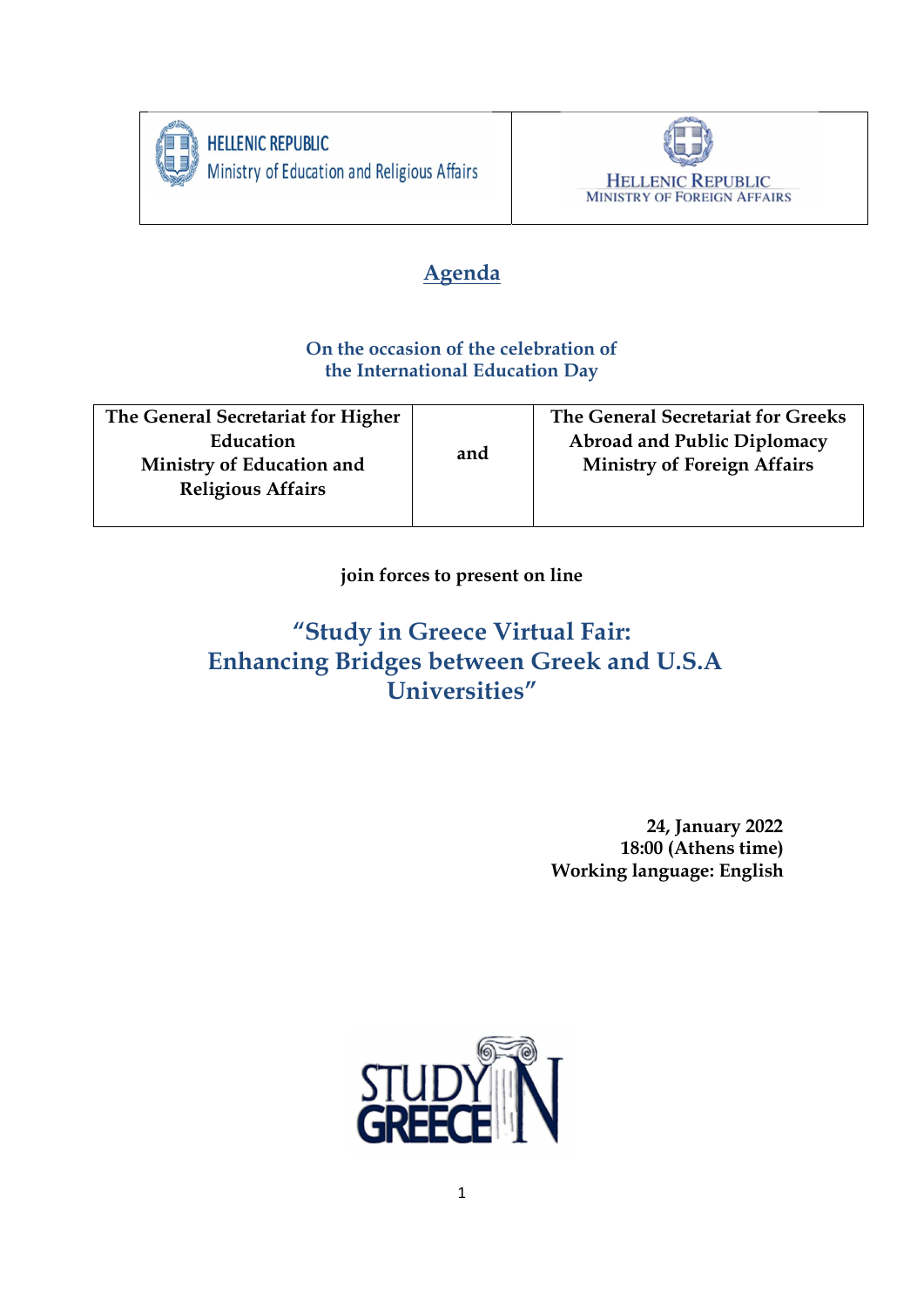## Welcome Addresses (30')

1. Minister of Education & Religious Affairs

#### Ms. Niki Kerameos

2. Deputy Minister for Development and Investments

#### Mr. Christos Dimas

3. Secretary General for Greeks Abroad and Public Diplomacy

#### Mr. Ioannis Chrysoulakis

4. Secretary General for Higher Education

#### Mr. Apostolos Dimitropoulos

5. Ambassador of the U.S.A in Greece

#### H.E. Mr. Geoffrey Pyatt

6. Ambassador of Greece in U.S.A

#### H.E. Ms Alexandra Papadopoulou

7. Chief Executive Officer of the Institute of International Education

#### Dr. Allan E. Goodman

## Session one (35')

#### 1. Presentation of the International Academic Partnership Program by IIE

Ms. Clare Overmann, Head, Higher Education Initiatives, IIE

#### 2. Presentation of Study in Greece Virtual Fair

Prof. Christos Michalakelis, Project Manager of Study in Greece

Mr. Georgios Chatzithanasis, Public Relations Manager of Study in Greece, "Walking through the Study in Greece virtual Fair"

Mr. George Fragiadakis, Development & Operation Engineer at Study in Greece, "MatSiG: an open platform to facilitate collaborations of the academic community"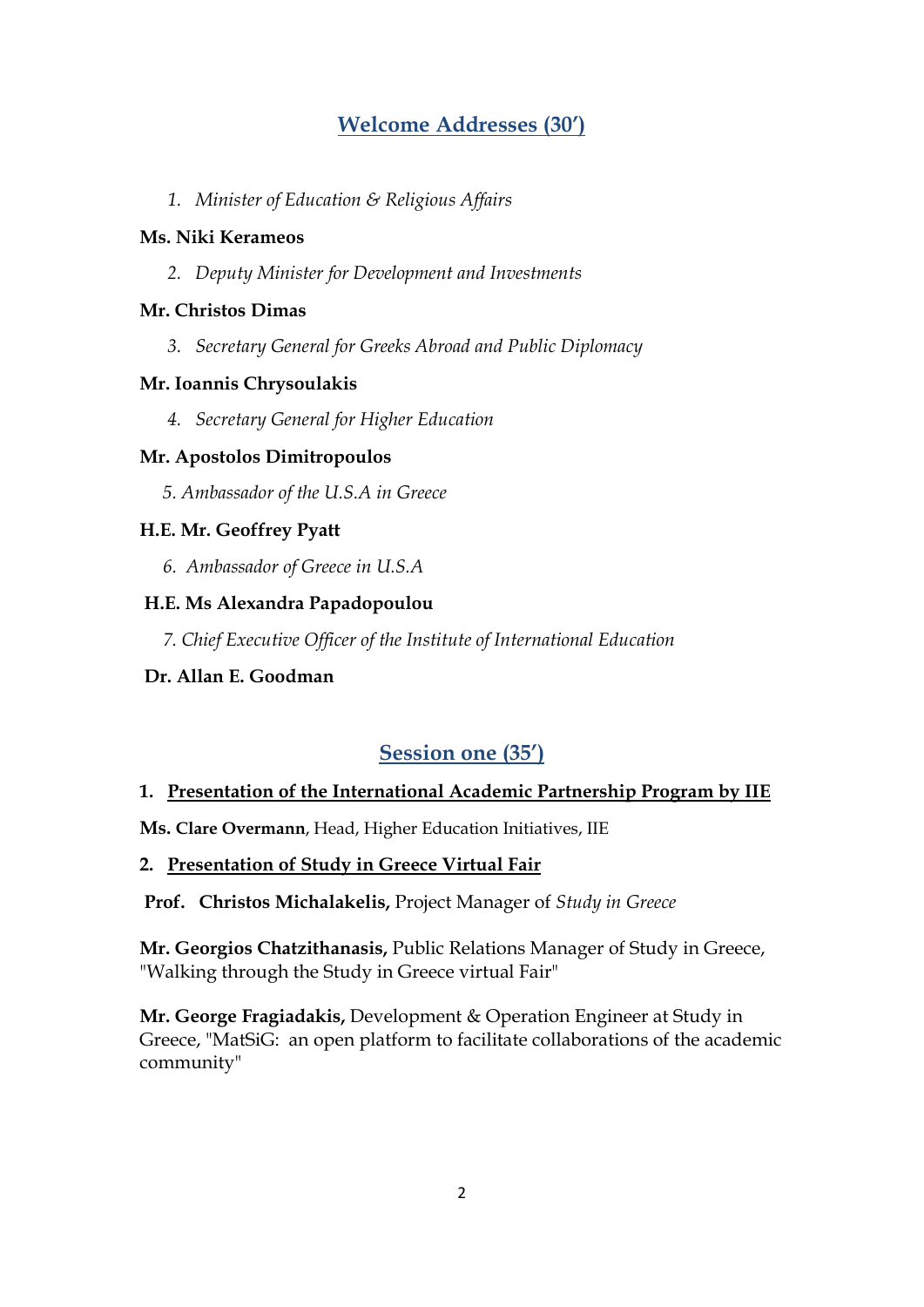## 3. Presentation of State Scholarships Foundation (IKY)

Mr. Filippos Koumpounis, Erasmus+ International Contact Point (ICP) - Project Manager of International Credit Mobility

## 4. Presentation of Fulbright Foundation Greece – Scholarships for U.S. and Greek citizens / Educational Advising

Ms. Artemis A. Zenetou, Executive Director

## Session two (35')

## Presentation of best practices

Partnerships between Greek and U.S.A Universities within the IAPP Program

## 1. National Kapodistrian University of Athens and Harvard University

Prof. Maria Gavouneli, Law School and Director, RMS Hub, NKUA

Dr Vasileia Digidiki, Director of the Harvard RMS Summer School Programme, FXB Health & Human Rights Fellow, Harvard T.H. Chan School of Public Health

## 2. National Technical University of Athens and Columbia University

Prof. Andreas Boudouvis, Rector, NTUA

Dr. Jenny Mak, Senior Associate Dean, Columbia Engineering

Ms. Gabrielle Gannon, Executive Director of Graduate Admissions, the Fu Foundation School of Engineering and Applied Science , Columbia University

## 3. Democritus University of Thrace and Princeton University

Prof. Zoe Gavriilidou, Vice-Rector of Academic Affairs and Student Welfare, **DUTH** 

## Democritus University of Thrace and Rutgers University of New Jersey

 Prof. Theodoros Constantinides, Head of Laboratory of Hygiene and Environmental Protection, Department of Medicine, DUTh

 Assist. Prof. Christos Kontogiorgis, Laboratory of Hygiene and Environmental Protection, Department of Medicine, DUTh